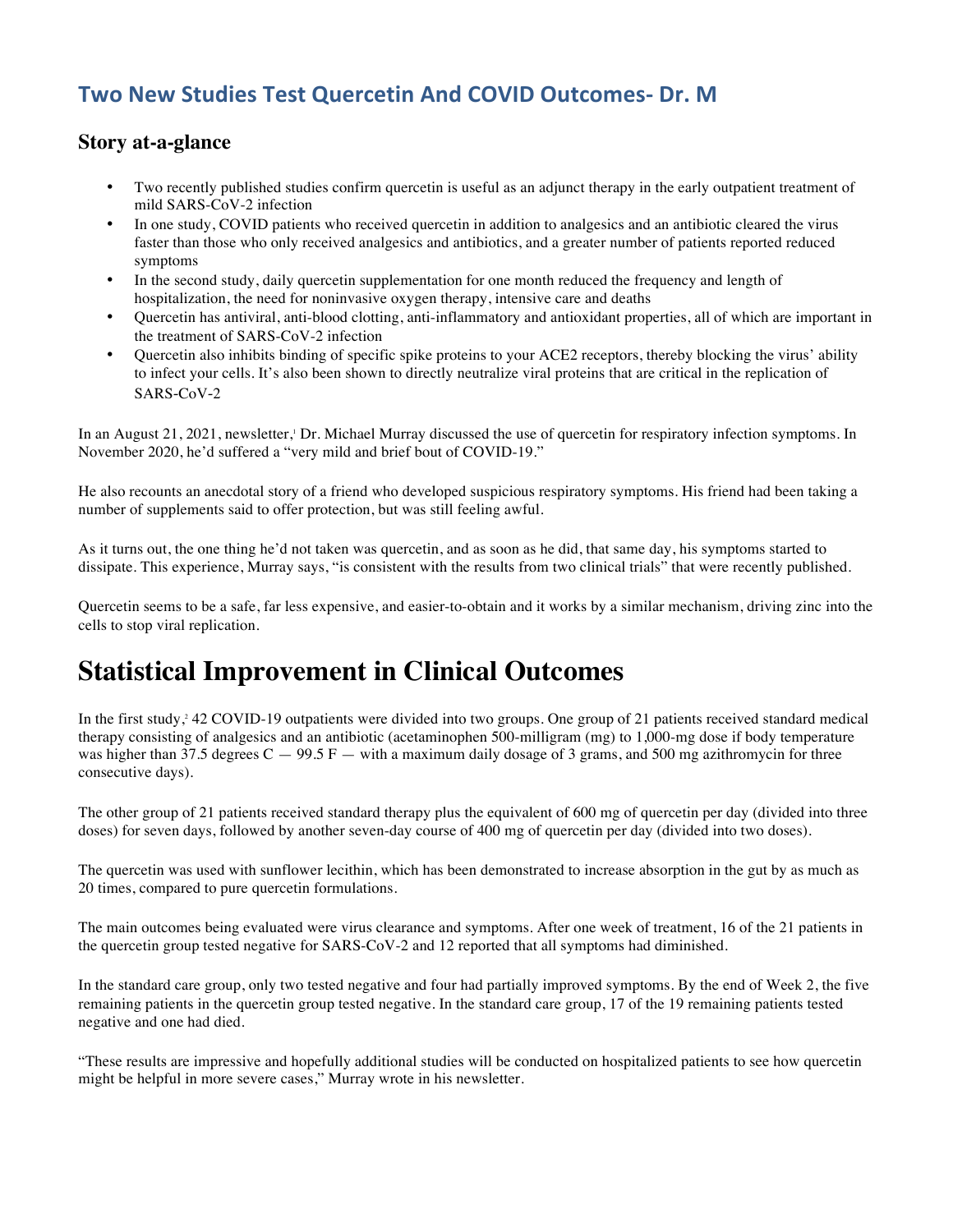#### **Can Quercetin Reduce Hospitalizations and Deaths?**

The second study<sup>3</sup> — a prospective, randomized, controlled and open-label trial — gave 152 COVID-19 outpatients a daily dose of 1,000 mg of quercetin for 30 days to evaluate its adjuvant effects in the treatment of early symptoms and the prevention of severe infection. According to the authors:

*"The results revealed a reduction in frequency and length of hospitalization, in need of non-invasive oxygen therapy, in progression to intensive care units and in number of deaths. The results also confirmed the very high safety profile of quercetin and suggested possible anti-fatigue and pro-appetite properties.*

*QP (Quercetin Phytosome®) is a safe agent and in combination with standard care, when used in early stage of viral infection, could aid in improving the early symptoms and help in preventing the severity of COVID-19 disease. It is suggested that a double-blind, placebo-controlled study should be urgently carried out to confirm the results of our study."*

#### **Mechanisms of Action**

As noted in the first study<sup>4</sup> above, quercetin was chosen based on the fact that it has antiviral, anti-blood clotting, antiinflammatory and antioxidant properties, all of which are important in the treatment of SARS-CoV-2 infection. In the second study, more detailed mechanisms of action are reviewed. According to the authors:<sup>5</sup>

*"SARS-CoV-2 proteases, like 3-chymotrypsin-like protease (3CLpro), papain-like pro-tease (PLpro), RNA-dependent RNA polymerase, spike (S)protein and human angiotensin-converting enzyme 2 (hACE2) are considered possible targets for developing effective anti-COVID-19 drugs.*

*Recently, molecular docking studies have suggested the possible binding interaction of quercetin with the 3CLpro, PLpro, and S-hACE2 complex. Some recent results, obtained by biophysical techniques, appear to support the results of the molecular docking studies.*

*Quercetin, a flavonol not naturally present in the human body, is the most abundant polyphenol in fruits and vegetable and is widely used as a dietary supplement to boost the immune system and promote a healthy lifestyle.*

*Quercetin is characterized by three crucial properties: antioxidant, anti-inflammatory and immunomodulatory. The combination of these actions allows quercetin to be a potential candidate to support all unhealthy conditions where oxidative stress, inflammation and immunity are involved."*

Initially, quercetin gained attention because it's a zinc ionophore, meaning it shuttles zinc — which has well-known antiviral effects — into your cells just like the drug hydroxychloroquine.

In particular, quercetin exerts significant inhibition on the binding of specific spike proteins to ACE-2 receptors, thereby blocking the ability of the virus to infect human cells. Quercetin has also been shown to directly neutralize viral proteins the are critical in the replication of SARS-CoV-2.  $\sim$  Dr. Michael Murray

Some proposed the primary reason hydroxychloroquine and quercetin worked was because of this feature. Of course, you also had to take zinc along with either of them. To effectively act as a zinc ionophore, the quercetin also needs vitamin C.

Since then, other studies, including the two reviewed here, have shown quercetin has other actions that makes it useful against SARS-CoV-2 as well. As reported by Murray in his newsletter:

*"In particular, quercetin exerts significant inhibition on the binding of specific spike proteins to ACE-2 receptors, thereby blocking the ability of the virus to infect human cells. Quercetin has also been shown to directly neutralize viral proteins the are critical in the replication of SARS-CoV-2."*

In some studies, quercetin has also been shown to inhibit the release of inflammatory cytokines, which could help alleviate infection-related symptoms and suppress excessive inflammatory responses from occurring. Its antioxidant effects may also help prevent tissue damage caused by scavenging free radicals, thereby aiding in the recovery process of viral infections.<sup>6</sup>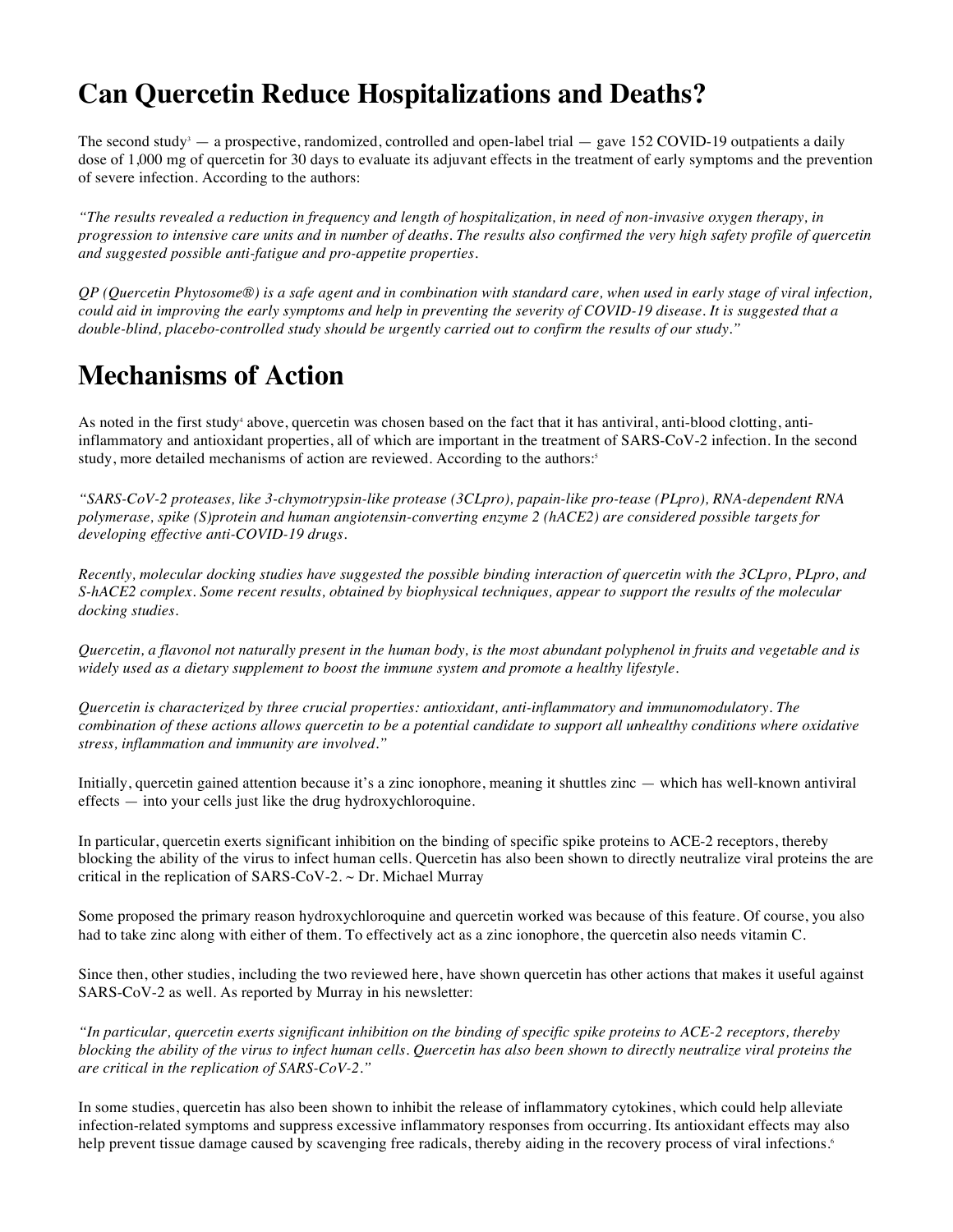## **Quercetin's Antiviral Properties**

Quercetin's antiviral properties have been attributed to three main mechanisms of action:

- 1. Inhibiting the virus' ability to infect cells
- 2. Inhibiting replication of already infected cells
- 3. Reducing infected cells' resistance to treatment with antiviral medication

For example, research<sup>7</sup> funded by the U.S. Defense Advanced Research Projects Agency (DARPA), published in 2008, found it lowers your risk of viral illness such as influenza and boosts mental performance following extreme physical stress, which might otherwise undermine your immune function and render you more susceptible to infections.

Here, cyclists who received a daily dose of 1,000 mg of quercetin in combination with vitamin C (which enhances plasma quercetin levels<sup>8,9</sup>) and niacin (to improve absorption) for five weeks were significantly less likely to contract a viral illness after bicycling three hours a day for three consecutive days, compared to untreated controls. While 45% of the placebo group got sick, only 5% of the treatment group did.

#### **Quercetin Works Against Many Common Viruses**

Before the COVID-19 pandemic struck, several studies had highlighted quercetin's ability to prevent and treat the common cold and seasonal influenza.10,11,12,13,14,15,16,17,18 By attenuating oxidative damage, it also lowers your risk of secondary bacterial infections,19 which is actually the primary cause of influenza-related deaths.

Importantly, quercetin increases mitochondrial biogenesis in skeletal muscle, which suggests part of its antiviral effects are due to enhanced mitochondrial antiviral signaling.<sup>20</sup> Quercetin also works against other viruses, as demonstrated in the following studies:

• A 1985 study found quercetin inhibits infectivity and replication of herpes simplex virus type 1, polio-virus type 1, parainfluenza virus type 3 and respiratory syncytial virus (RSV).<sup>21</sup>

• A 2016 animal study<sup>22</sup> found quercetin inhibited mouse dengue virus and hepatitis virus.

• Other studies have confirmed quercetin's power to inhibit both hepatitis  $B^{23}$  and  $C^{24}$  infection.

• A March 2020 study<sup>25</sup> found quercetin provides "comprehensive protection" against Streptococcus pneumoniae infection, both in vitro and in vivo, primarily by neutralizing pneumolysin (PLY),<sup>26</sup> one of the toxins released from pneumococci that encourages S. pneumoniae infection to blossom in the first place.

Streptococcus pneumoniae is responsible not only for pneumonia, but can also be involved in some ear and sinus infections, meningitis and certain blood infections.<sup>27</sup> As reported by the authors of this study:<sup>28</sup>

*"The results indicated that quercetin significantly reduced PLY-induced hemolytic activity and cytotoxicity via repressing the formation of oligomers.*

*In addition, treatment with quercetin can reduce PLY-mediated cell injury, improve the survival rate of mice infected with a lethal dose of S. pneumoniae, alleviate the pathological damage of lung tissue and inhibit the release of cytokines (IL-1β and TNF-α) in bronchoalveolar lavage fluid.*

*Considering the importance of these events in antimicrobial resistant S. pneumoniae pathogenesis, our results indicated that quercetin may be a novel potential drug candidate for the treatment of clinical pneumococcal infections."*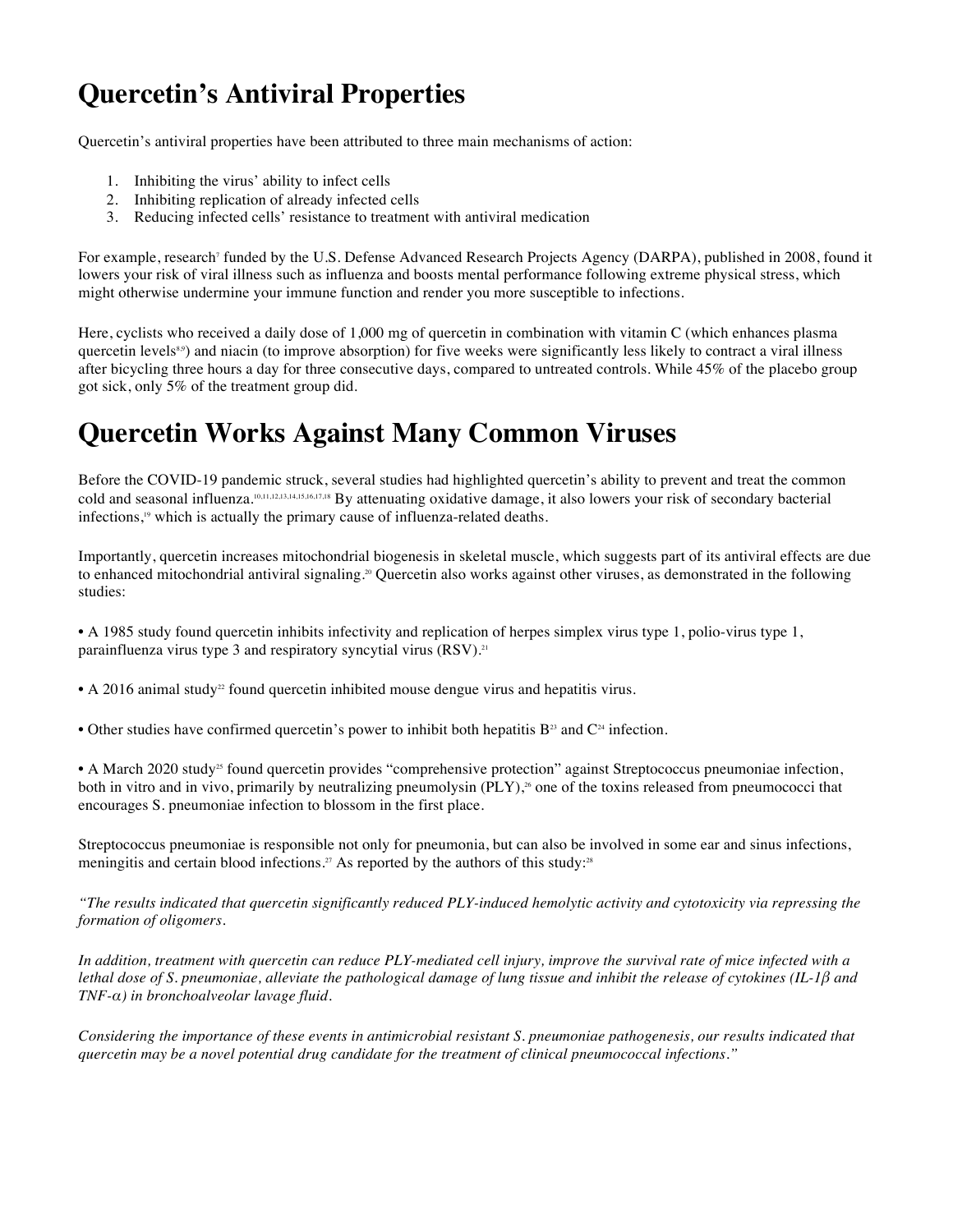#### **How Quercetin Combats Inflammation and Boosts Immunity**

Aside from its antiviral activity, quercetin is also known for boosting immunity and combating inflammation. As noted in a 2016 study<sup>29</sup> in the journal Nutrients, mechanisms of action include (but is not limited to) the inhibition of:<sup>30</sup>

- Lipopolysaccharide (LPS)-induced tumor necrosis factor  $\alpha$  (TNF- $\alpha$ ) production in macrophages. TNF- $\alpha$  is a cytokine involved in systemic inflammation, secreted by activated macrophages, a type of immune cell that digests foreign substances, microbes and other harmful or damaged components
- LPS-induced mRNA levels of TNF- $\alpha$  and interleukin (IL)-1 $\alpha$  in glial cells, which results in "diminished apoptotic neuronal cell death"
- The production of inflammation-producing enzymes
- Calcium influx into the cell, which in turn inhibits pro-inflammatory cytokine release, as well as histamine and serotonin release from intestinal mast cells $31$

According to this paper, quercetin also stabilizes mast cells, has cytoprotective activity in the gastrointestinal tract, and "a direct regulatory effect on basic functional properties of immune cells," which allows it to inhibit "a huge panoply of molecular targets in the micromolar concentration range, either by down-regulating or suppressing many inflammatory pathways and functions."32

#### **Bioavailability**

While quercetin does have potent antiviral effects, in order for it to work effectively you need sufficiently high dosages to raise the level of quercetin in your body's tissues. The relatively low absorption rate of quercetin is why a sunflower lecithin formulation was used.

Research<sup>33</sup> published in the July-December 2021 issue of the Journal of Natural Health Products Research, found a quercertin matrix has the same total absorption rate as quercetin phytosome — and higher peak blood levels.

*"Since both of these forms of quercetin produce similar blood levels, they should produce the same effects at equal dosages based upon quercetin content,"* Murray wrote in his newsletter, adding:

*"My dosage recommendation as part of a nutritional supplement program to support immune function is 250 mg twice daily.*

*And in patients with active Infection, my recommendation is … six capsules twice a day providing a total of 3,000 mg of quercetin. This high dosage should be taken for at least 10 days and then reduced to a maintenance dosage of 250 mg twice daily …*

*[This] high dosage may not be necessary. But my dosage calculations are based upon likely tissue concentrations needed to exert the strongest antiviral effects. And given the safety of quercetin, there is no harm at this level."*

## **Protocol Using Quercetin**

One doctor who early brought quercetin into the limelight was Dr. Vladimir Zelenko. As hydroxychloroquine became difficult to obtain, Zelenko switched to recommending quercetin instead, as it's readily available as an over-the-counter supplement. For a downloadable "cheat sheet" of Zelenko's protocol for COVID-19, visit VladimirZelenkoMD.com.

## **Other Health Benefits of Quercetin**

There are also other lesser known benefits and uses for quercetin, including the prevention and/or treatment of: $34$ 

High blood pressure<sup>35,36</sup> Cardiovascular disease $37$